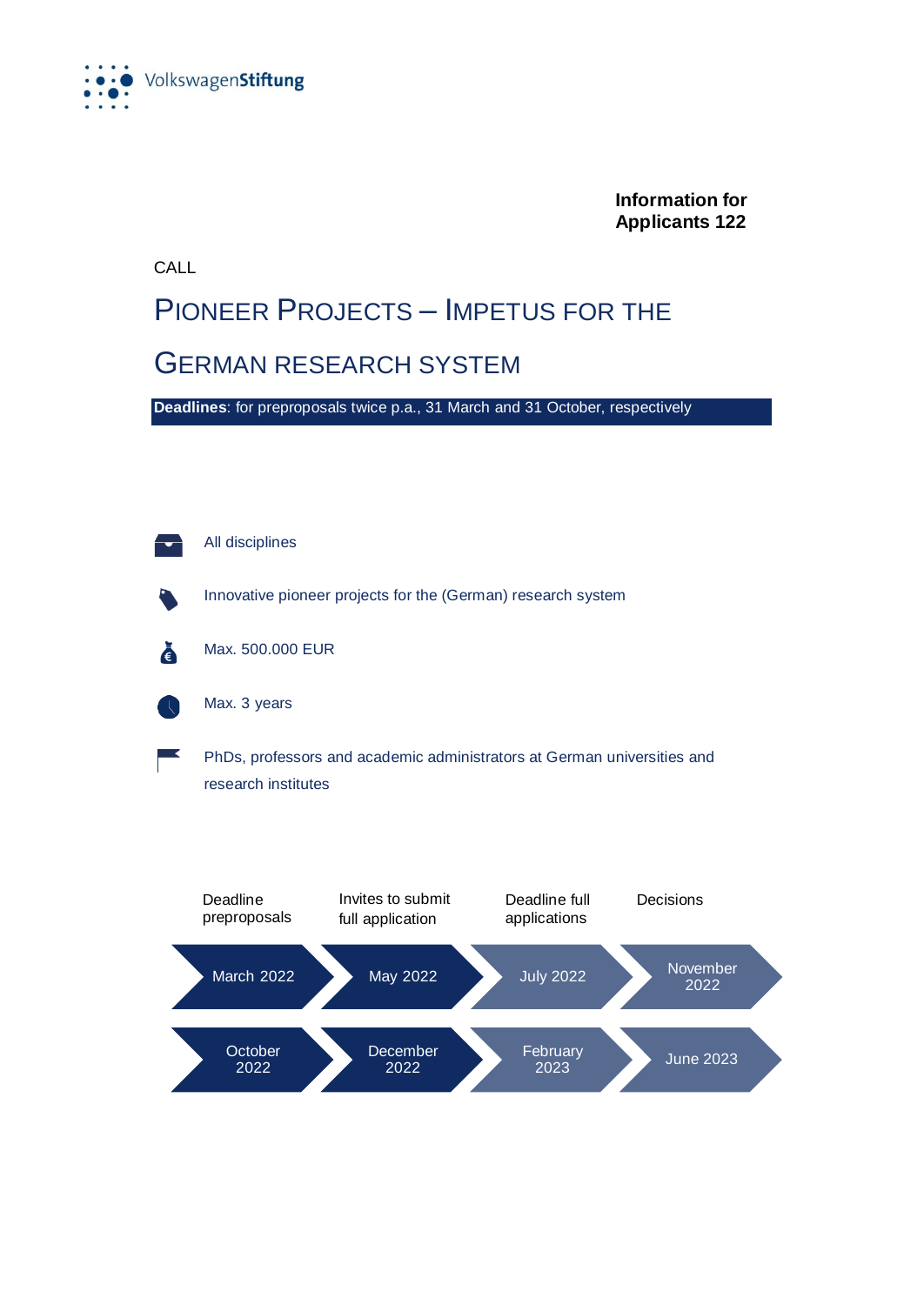

### **OBJECTIVES**

The Volkswagen Foundation wants to offer experimental spaces for fundamental innovations and significant improvements in all areas of the (German) research system. To this end, the Foundation will fund promising ideas for pioneer projects from the academic community.

With this funding offer, the Foundation pursues the goal of inducing structural changes of the German research system to such an extent that

- the system becomes more innovative;
- competition and cooperation are balanced in the system;
- the system becomes more resilient and adaptable to current developments.

This funding offer addresses researchers and academic administrators who share this goal and who want to provide new impetus and shape structures with a focused pioneer project in a specific area of the German research system.

#### 2FUNDING OPPORTUNITIES

The funding offer addresses active researchers who, in addition to their research activities, would like to explore a project idea for the further development (of a specific area) of the German research system, as well as academic administrators at universities and research institutions in Germany. Projects can relate to any aspect of the research system, such as the organisation of research, teaching, transfer, governance and administration. The envisaged project should pursue practical improvements; pure research projects are not eligible for funding. The Foundation expects the knowledge gained during the projects to be shared with interested stakeholders.

In addition to the **qualification** of the applicants for the implementation of the project as well as the **feasibility** of the project planning (including time and cost planning), the following **criteria** are important for the review of the proposals: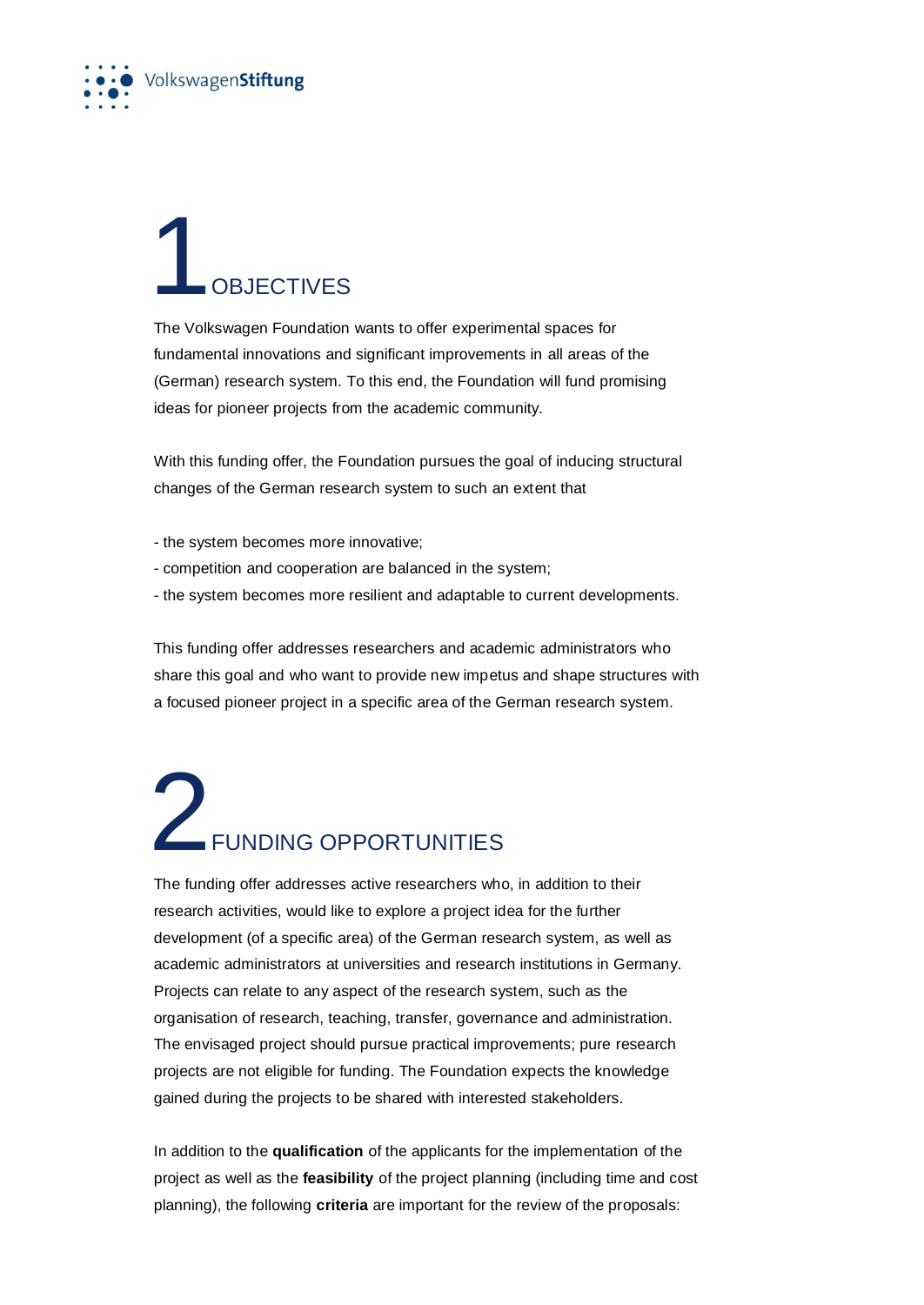

1. the project addresses an **existing desideratum or problem** in the (German) research landscape;

2. the project gives **impetus** and **shapes** structures, if necessary also across borders;

3. the idea is **novel** and **innovative**;

4. the project can be **continued without long-term support** from the

Foundation and, ideally, be scaled up. The actors directly relevant for upscaling should therefore be involved from the onset of the project.

# **3**WHAT WE OFFER

Researchers with a PhD, professors and academic administrators at research institutes and universities in Germany can submit structured preproposals at any time (see "Application and Timeline" below).

The budget should be in the range of 50,000 to 500,000 EUR and appropriate to the proposed project. Apart from that, the chances of funding depend on the relevance and originality of a project, not on its cost or size. The budget can include any type of staff positions, with the **exception** of personnel funds for the main applicants' own position and PhD positions, both of which cannot be applied for.

There are no other restrictions to the cost plan, as it is determined by the requirements of the project in question. The duration of the project also depends on the specific requirements - as a rule, the Foundation assumes that pioneer projects require a duration of between one and three years. Both academic and non-academic cooperation partners may be involved in a project. However, a proposal must always have one main applicant who acts as coordinator and main contact for the Foundation.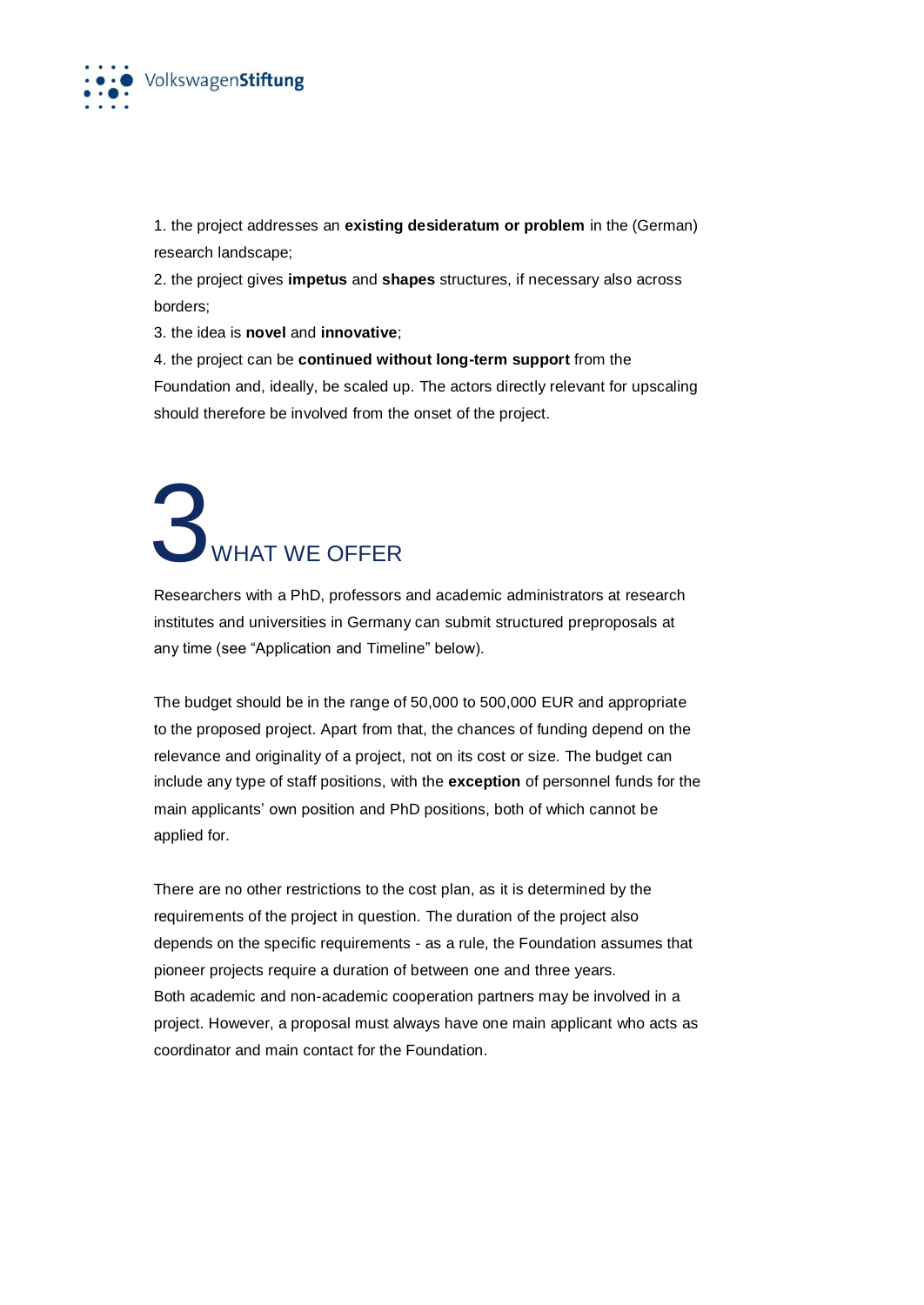

# **APPLICATION AND TIMELINE**

The funding offer is deliberately designed to be open and flexible - whether a project fits the funding objectives in principle will be assessed using a structured two-step selection process. Please use the two **templates** that we provide for this purpose:

- [Template for preproposals](https://www.volkswagenstiftung.de/sites/default/files/downloads/Vorlage%20f%C3%BCr%20Projektskizze%20-%20Pioniervorhaben.zip)
- [List of guiding questions](https://www.volkswagenstiftung.de/sites/default/files/downloads/Vorlage%20zu%20Leitfragen%20-%20Pioniervorhaben.zip)

The documents must be completed in English or German and may be submitted at any time by e-mail to the following address: [Pioniervorhaben\\_Wissen@volkswagenstiftung.de](mailto:Pioniervorhaben_Wissen@volkswagenstiftung.de)

If necessary, you may clarify questions about your project in a preliminary phone conversation. After the deadlines for the preproposals, the Foundation decides which applicants to invite for submitting a full proposal. A jury of experts will discuss the full proposals at selection meetings twice a year.

# **5**<br>CHECKLIST AND GENERAL CONDITIONS

If invited, please submit the full proposal via the Foundation's application portal by the respective deadline. Full proposals must be in English and must follow the following structure:

- Summary in German (max. 1,200 characters)
- Summary in English (max. 1,200 characters)
- Main text of the proposal in English (max. 10 pages)
	- o including impact strategy and strategy for continuation